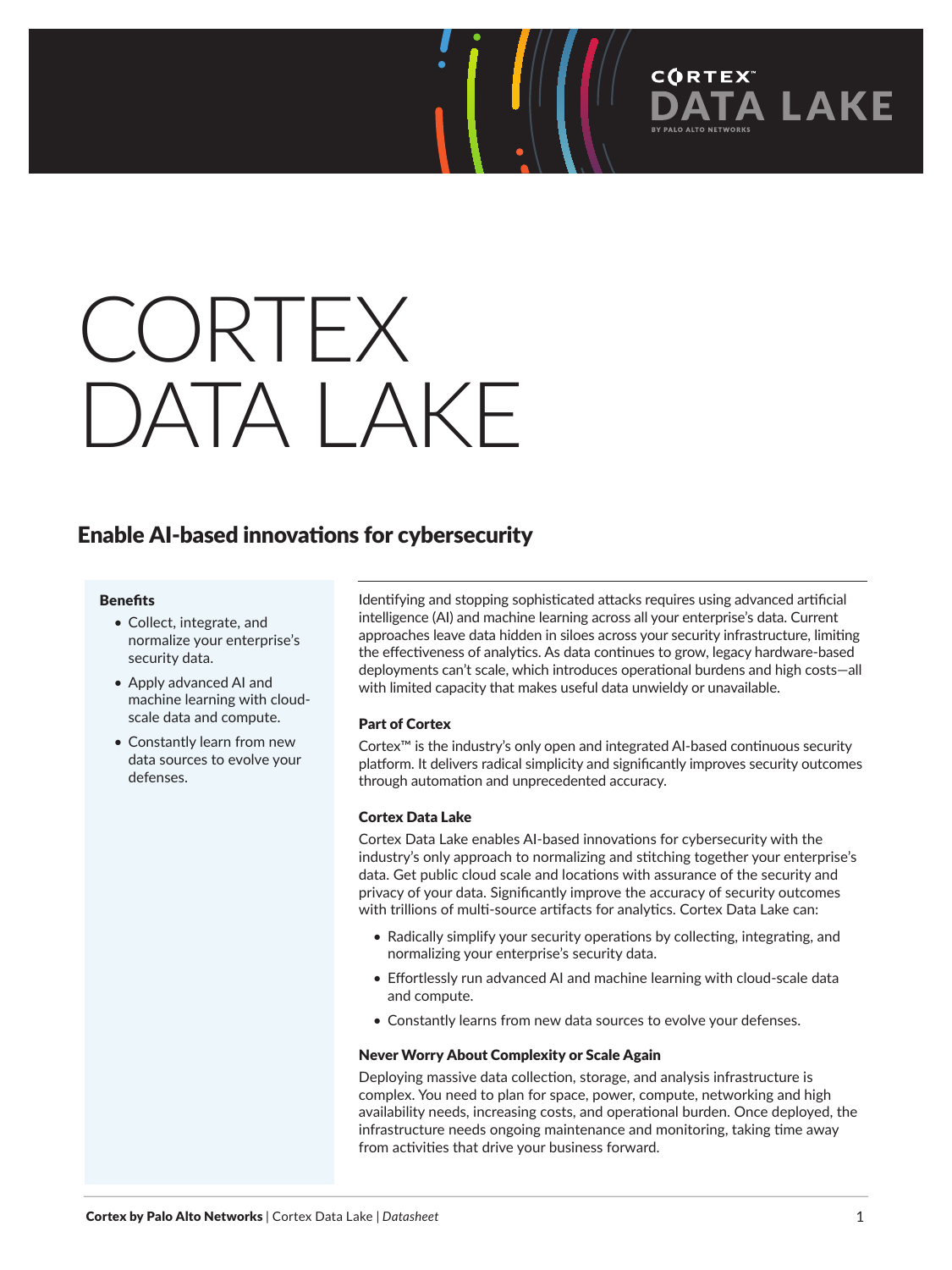Cortex Data Lake is built to benefit from public cloud scale and locations. The cloud-based service is ready for elastic scale from the start, eliminating the need for local compute and storage. As your needs grow, you can add more capacity with the push of a button. The public cloud architecture lets you take advantage of global locations to solve local data residency and privacy requirements. Infrastructure—including storage and compute—is handled for you, letting you focus on solving new security challenges with apps built on Cortex.

### Unified Data That Continues to Expand

Organizations often lack the visibility they need to stop attacks. Data is typically locked in silos across cloud, endpoint, and network assets, preventing tools from effectively to finding, investigating, or automating threat response.

Cortex Data Lake is the industry's only approach to normalizing and stitching together your enterprise's data. It automatically collects, integrates and normalizes data across your security infrastructure. With unified data, you can run advanced AI and machine learning to radically simplify security operations with apps built on Cortex. Tight sensor integration allows new data sources and types to be continually added to evolve your defenses.

## Cortex Data Lake Global Threat Intelligence

Collect, integrate, and normalize your enterprise's security data combined with trillions of multi-source artifacts for AI and machine learning.





AutoFocus™ is a contextual threat intelligence service that further enriches WildFire data with context and classification, including tags for malware families, adversaries, campaigns, exploits and malicious behavior. Statistical analysis is performed on all artifacts to determine their prevalences and uniqueness.

WildFire® is a malware prevention service that collects trillions of constantly growing threat artifacts from tens of thousands of independent organizations.

MineMeld™ is a threat intelligence syndication engine that enables aggregation and indicator management from any source of third-party threat intelligence.

Directory Sync provides user and group context from on-premises directory infrastructure.

Figure 1: Cortex Data Lake data sources

| <b>You Need To</b>                                               | <b>Cortex Data Lake</b>                                                                                                                                                |
|------------------------------------------------------------------|------------------------------------------------------------------------------------------------------------------------------------------------------------------------|
| Stitch together your enterprise's security data                  | Collects data from Cortex XDR, Palo Alto Networks Next-Generation Firewalls,<br>Traps <sup>™</sup> management service, and Prisma™ Access.                             |
| Scale your data collection needs                                 | Benefits from public cloud scalability and agility, with capacity increases avail-<br>able in a few clicks. You don't wait for hardware-just order, activate, and use. |
| Easily access normalized for advanced AI and<br>machine learning | Automatically normalizes data in a consistent format, ensuring the effective-<br>ness of large-scale analytics.                                                        |
| Integrate with third-party security tools                        | Lets you choose to make your data available to third-party security tools via syslog<br>format or email notifications with the Log Forwarding app.                     |

### Size Your Deployment

[Use this calculator](https://apps.paloaltonetworks.com/logging-service-calculator) to determine the storage you need to support innovative apps and services across Cortex and Palo Alto Networks.